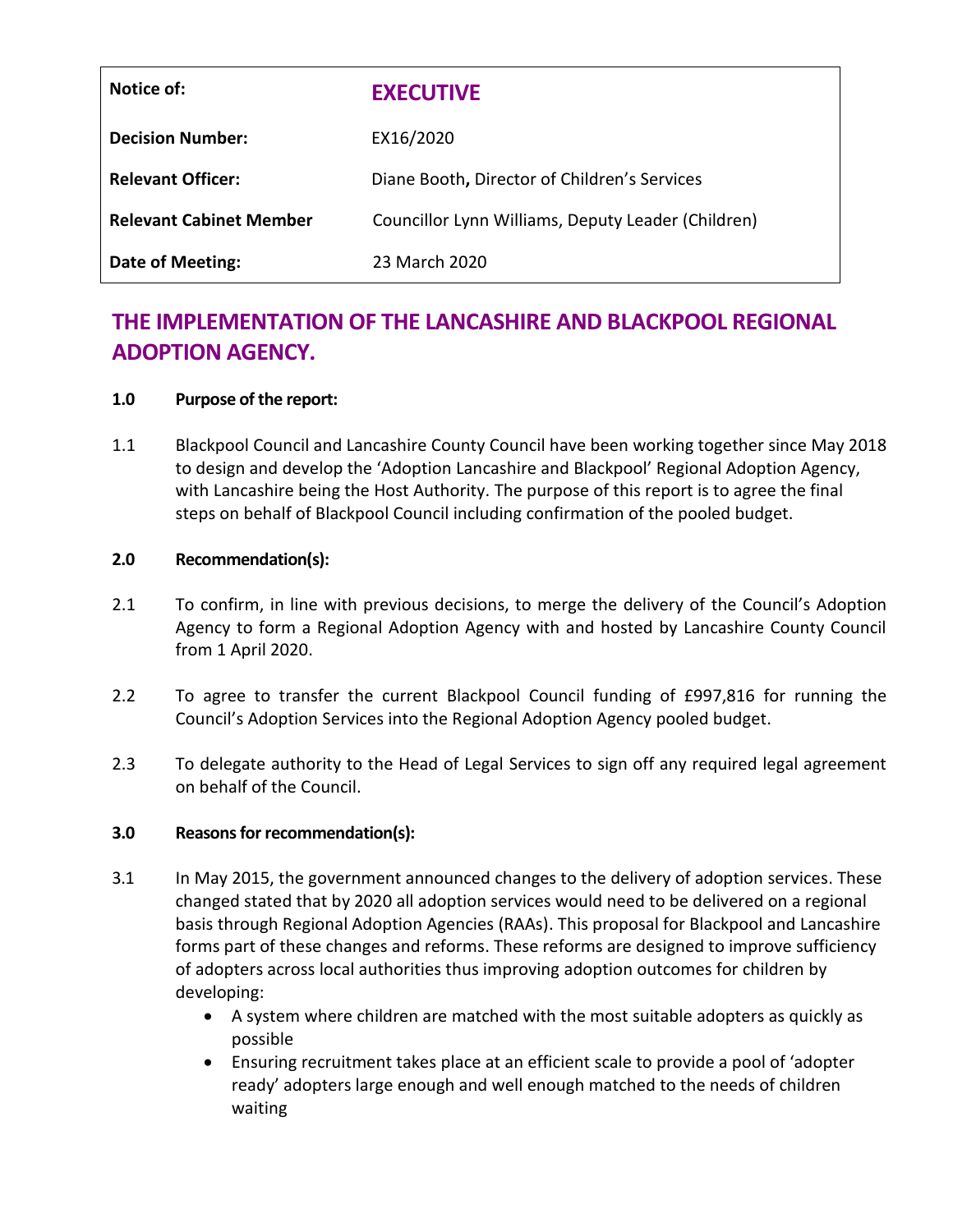- Improvement of adoption support services nationwide
- 3.2a Is the recommendation contrary to a plan or strategy adopted or approved by the Council? No
- 3.2b Is the recommendation in accordance with the Council's approved budget? Yes
- 3.3 Other alternative options to be considered:

No other alternatives at the present time. The decision in principal for a Local Authority hosted model and that Lancashire County Council would host the Regional Adoption Agency was agreed by Blackpool Borough Council by officer decision on the 28 October 2018.

#### **4.0 Council priority:**

4.1 The relevant Council priority is: "Communities: Creating stronger communities and increasing resilience".

#### **5.0 Background information**

- 5.1 Since May 2018, Lancashire County Council and Blackpool Council have been working together to design and deliver a new Regional Adoption Agency (RAA), 'Adoption Lancashire and Blackpool'. Grant funding to set up the Regional Adoption Agency was approved by the Department for Education in early 2018 and a multi-disciplinary project team setup in May 2018.
- 5.2 On the 24 October 2018, a decision was taken to approve the proposed options for the legal model for Blackpool and Lancashire's Regional Adoption Agency (RAA) to inform decision making in order to progress with the development and implementation of the Regional Adoption Agency (RAA) and the Lancashire County Council hosted model agreed. The agreement was for a Local Authority hosted model and that Lancashire County Council would host the Regional Adoption Agency on behalf of both Blackpool Council and Lancashire County Council
- 5.3 The proposed model for Adoption Lancashire and Blackpool will include delivery of the following services in addition to the Department for Education minimum criteria:
	- Recruitment, assessment and support of early permanence carers
	- Adoption panels
	- Family finding for Blackpool and Lancashire children awaiting adoption.

If approved the proposed Regional Adoption Agency would go live with all the above functions from 1 April 2020.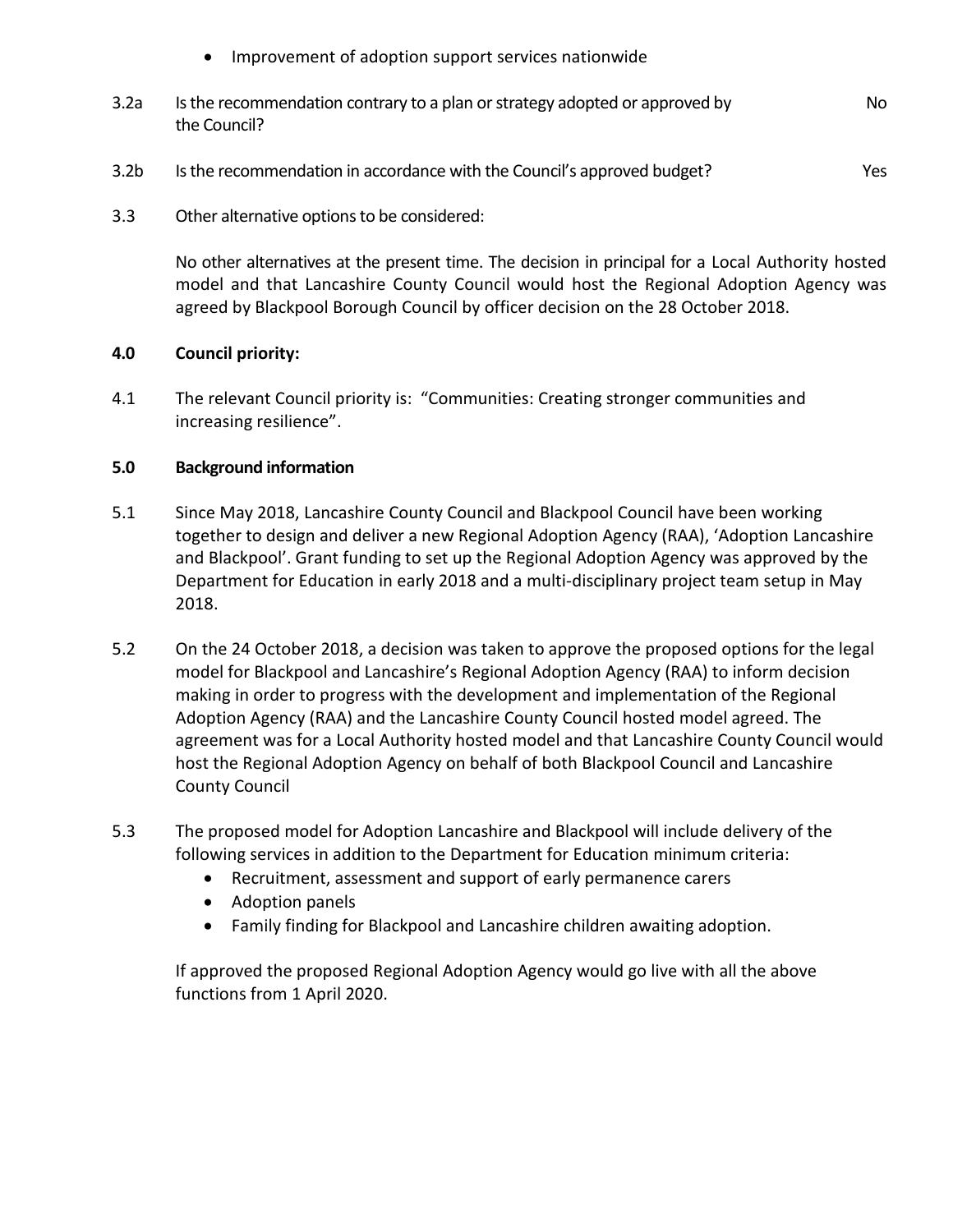- 5.4 Decisions have been made around the Regional Adoption Agency's design by a board comprising of:
	- Chair of the Board Blackpool's Director of Children's Service
	- Service Decision Makers Heads of Services from Blackpool and Lancashire
	- Finance leads from Blackpool and Lancashire
	- Deputy Head of Legal from Blackpool
	- Commissioning Lead from Lancashire
	- A Voluntary Sector Representative
	- A Department for Education Coach
- 5.5 Other people who attend the board include the project team, and representatives from communications and branding, Human Resources and ICT as required.
- 5.6 As outlined in the reason for recommendation, the main aims are to develop:
	- A system where children are matched with the most suitable adopters as quickly as possible
	- Ensuring recruitment takes place at an efficient scale to provide a pool of 'adopter ready' adopters large enough and well enough matched to the needs of children waiting
	- Improvement of adoption support services nationwide
- 5.7 The Board will monitor the achievement of these aims and the involvement of the Director of Children's Services as the Chair of the Board will ensure that this takes place. Where relevant reports will take place to the relevant Cabinet Member and the relevant Scrutiny Committee.
- 5.8 Does the information submitted include any exempt information? No
- **5.9 List of Appendices:**

None.

# **6.0 Legal considerations:**

- 6.1 Statutory guidance puts a duty on local authorities to provide Adoption services under the Adoption and Children Act 2002. The proposed Regional Adoption Agency model would meet these duties, ensuring high quality adoption services are available to meet the needs of Lancashire's and Blackpool's children. Statutory work around adoption will remain with the local authorities and ultimate responsibility for the children will remain as is and will not transfer to the Regional Adoption Agency.
- 6.2 In September 2018, the Regional Adoption Agency board agreed that Adoption Lancashire and Blackpool would be a local authority hosted model. At that point, all live Regional Adoption Agency were local authority hosted models. The rationale for this decision being is this is the most straight forward and cost-effective option.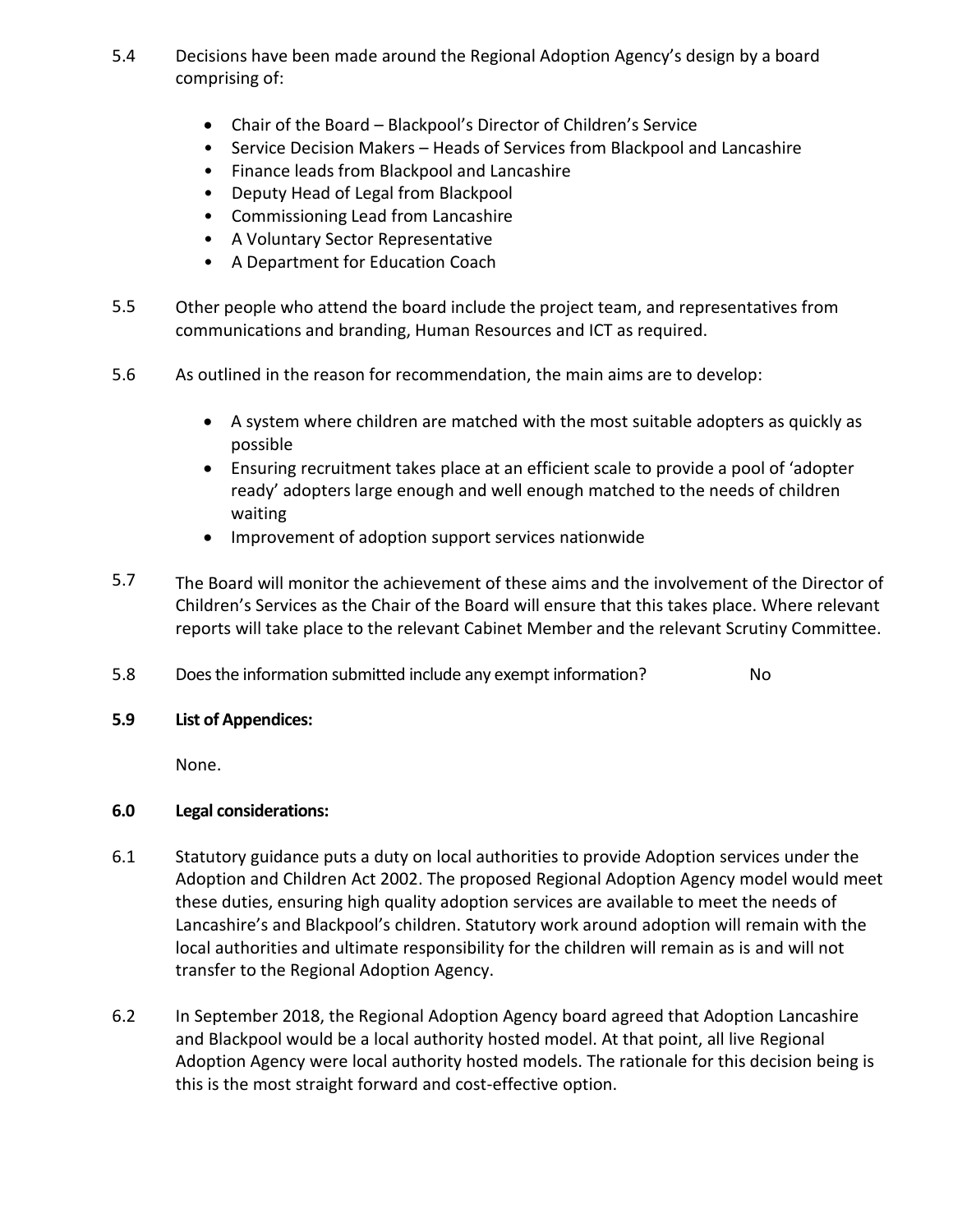- 6.3 In October 2018, it was agreed by the board and both Councils that Lancashire would be the host local authority for the Regional Adoption Agency. The role of the host authority was agreed to be as follows:
	- Overall accountability to all Regional Adoption Agency members on adoption services.
	- Day-to-day line management of Regional Adoption Agency staff.
	- Provide the infrastructure and support services to support the Regional Adoption Agency (e.g. Legal, Finance, insurance, management structure, business administration, communications and marketing, etc.).
	- Accountability for the performance of the Regional Adoption Agency.
	- Ownership of policies and procedures, responsible for new ways of working.
	- Be the legal entity for the purposes of the Regional Adoption Agency and lead on commissioning and procurement of services.
	- To deliver the Regional Adoption Agency's services around adoption.
	- To provide, advise on and support the ICT requirements of the Regional Adoption Agency. This may include providing new ICT equipment to the additional staff.
	- To hold any agreed budget provision and/or manage implementation of the Regional Adoption Agency's budgetary requirements.
- 6.4 A legal agreement has been agreed between Blackpool and Lancashire's legal teams. This agreement will last for the duration of the Regional Adoption Agency. Either partner can terminate the contract with 12 months' notice.
- 6.5 Once the Regional Adoption Agency comes into operation in April 2020, the Regional Adoption Agency will continue to be governed by this board, which will meet every four weeks during the first six months of operation and every three months thereafter. The Head of Service responsible to the Regional Adoption Agency will report to the board on performance, finance and practice issues.

# **7.0 Human resources considerations:**

- 7.1 Staff across Blackpool and Lancashire's current adoption services were consulted on proposed staffing structures for the Regional Adoption Agency in May and September 2019. These consultations were carried out in conjunction with colleagues from each local authority's Human Resources teams, Senior Managers and Trade Union representatives
- 7.2 Blackpool Council staff were given the choice to be seconded into Lancashire as the host authority for the Regional Adoption Agency. Staff were given the option of whether they wanted to join the Regional Adoption Agency or transfer to other roles with the Council based in Blackpool. A number of staff chose voluntarily to move into other posts in Blackpool Council. The secondment therefore only applies to one part time member of staff. The staff member seconded will remain a Blackpool Council employee and retain current terms and conditions. There will be no impact to the employee's pension. A secondment agreement has been agreed between Lancashire and Blackpool and is appended as a schedule to the legal agreement. This agreement will be reviewed 12 months after the go live date, April 2021.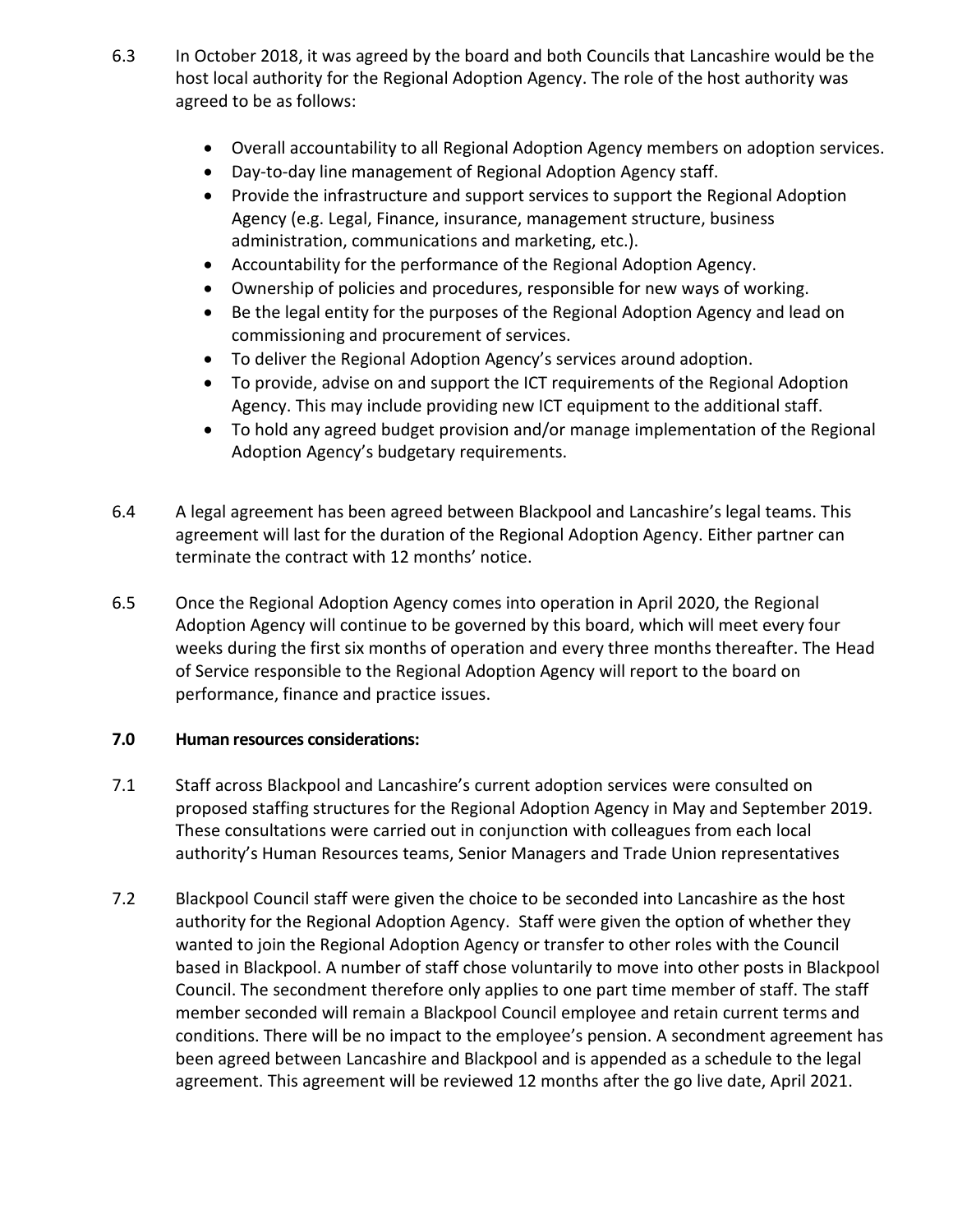- 7.3 Staff joining the Regional Adoption Agency were potentially required to move location as Regional Adoption Agency services will mainly be delivered from a base in central Preston. However, staff will have the ability to work for some parts of their time within the offices at Bickerstaffe House, Blackpool and the other four district offices used by Lancashire's Fostering and Adoption teams.
- 7.4 The Regional Adoption Agency's staffing model has been designed with aim of recruiting 100% of the number of adopters needed for Lancashire and Blackpool children. This would mean that the Regional Adoption Agency would become much less reliant on expensive adoptive placements with external agencies for our children. As a consequence some additional staffing posts have been created within the structure using current budgets at no additional cost. There have been no reductions in posts as a result of the Regional Adoption Agency and no potential redundancy implications.
- 7.5 New or vacant posts being created within the Regional Adoption Agency will be advertised both internally and externally on Lancashire County Council's terms and conditions as the host authority. All vacant posts within the Regional Adoption Agency will be appointed on Lancashire County Council's terms and conditions.

#### **8.0 Equalities considerations:**

- 8.1 The Regional Adoption Agency would continue to provide universal services for all its children and families, including promoting adoption to potential adopters with protected characteristics and to meet the needs of children that wait longer for adoptive placements.
- 8.2 The Regional Adoption Agency model would continue to meet the statutory duties under section 149 of the Equality Act.
- 8.3 All Human Resources processes would be undertaken in line with Equalities legislation and guidelines. It has been determined that an Equality Impact Assessment is not required as the Regional Adoption Agency should not have an adverse impact on protected characteristics groups of members of staff, adopters or families
- **9.0** Financial considerations:
- 9.1 The setup of the Regional Adoption Agency until go-live is funded by department for education grant funding, which has been provided to both local authorities. Once the Regional Adoption Agency is operational in April 2020 it must have its own pooled budget in place.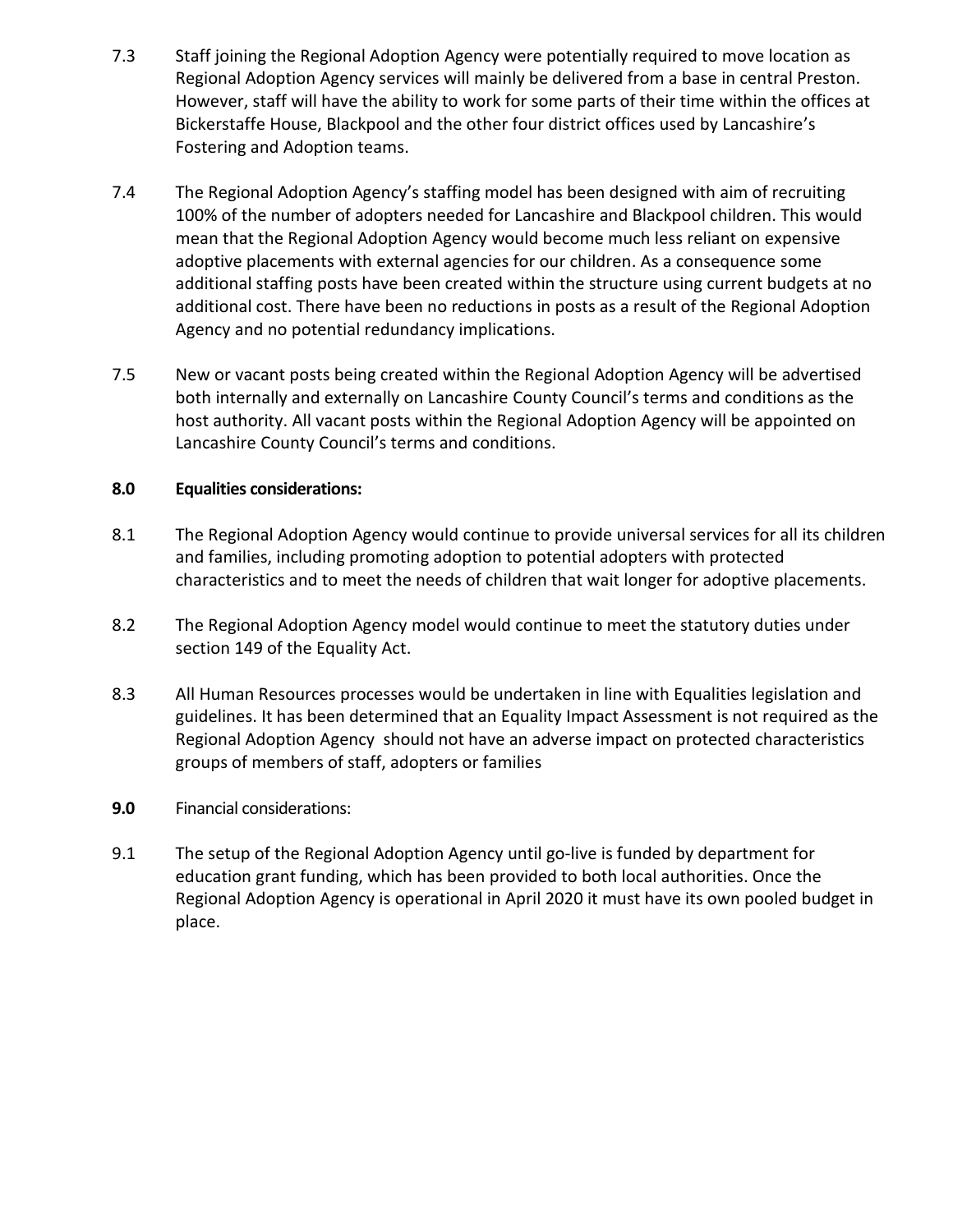9.2 The following six financial principals have been agreed between the two authorities:

| <b>No</b>      | Principles:                                                                                                                               | What this Means:                                                                                                                                                                                                                 |
|----------------|-------------------------------------------------------------------------------------------------------------------------------------------|----------------------------------------------------------------------------------------------------------------------------------------------------------------------------------------------------------------------------------|
| $\mathbf{1}$   | We will commit to a minimum amount for<br>the budget on an annual basis to give<br>stability.                                             | Councils will pay a minimum<br>amount to the Regional Adoption<br>Agency every year to ensure the<br>Regional Adoption Agency has<br>enough money to run. In the first<br>year this will be no less than the<br>current spend.   |
| $\overline{2}$ | Annual commitment to number of posts in<br>teams and that vacancies will be filled.                                                       | Councils will commit to<br>dedicating a specified number of<br>posts to the Regional Adoption<br>Agency. There will be no staffing<br>reductions in an agreed initial<br>period from the Regional<br>Adoption Agency going live. |
| 3              | We will put transitional arrangements in<br>place to accommodate for a part-year start<br>to the Regional Adoption Agency                 | Both Councils will adopt an<br>interim model for ease and<br>practicality due to the Regional<br>Adoption Agency going live part<br>way through a financial year.                                                                |
| 4              | There will be no interagency fees between<br>Local Authorities who are members of the<br>Regional Adoption Agency.                        | The Councils will not pay or<br>receive income for interagency<br>adoptive placement fees within<br>the allocated quota and agreed<br>9% margin, for placing children<br>with each other's adopters.                             |
| 5              | There will be interagency fees paid to our<br><b>Voluntary Sector Partners.</b>                                                           | We will continue to pay our<br>voluntary agency partners<br>interagency fees for placing our<br>children with their adopters.                                                                                                    |
| 6              | Overhead costs of running the service will<br>need to be shared amongst members of the<br>Regional Adoption Agency on an agreed<br>basis. | We will agree to split overhead<br>costs (i.e. HR, ICT,<br>accommodation, etc.) between<br>the LAs to ensure this is shared<br>fairly and the host does not single<br>headedly carry this burden.                                |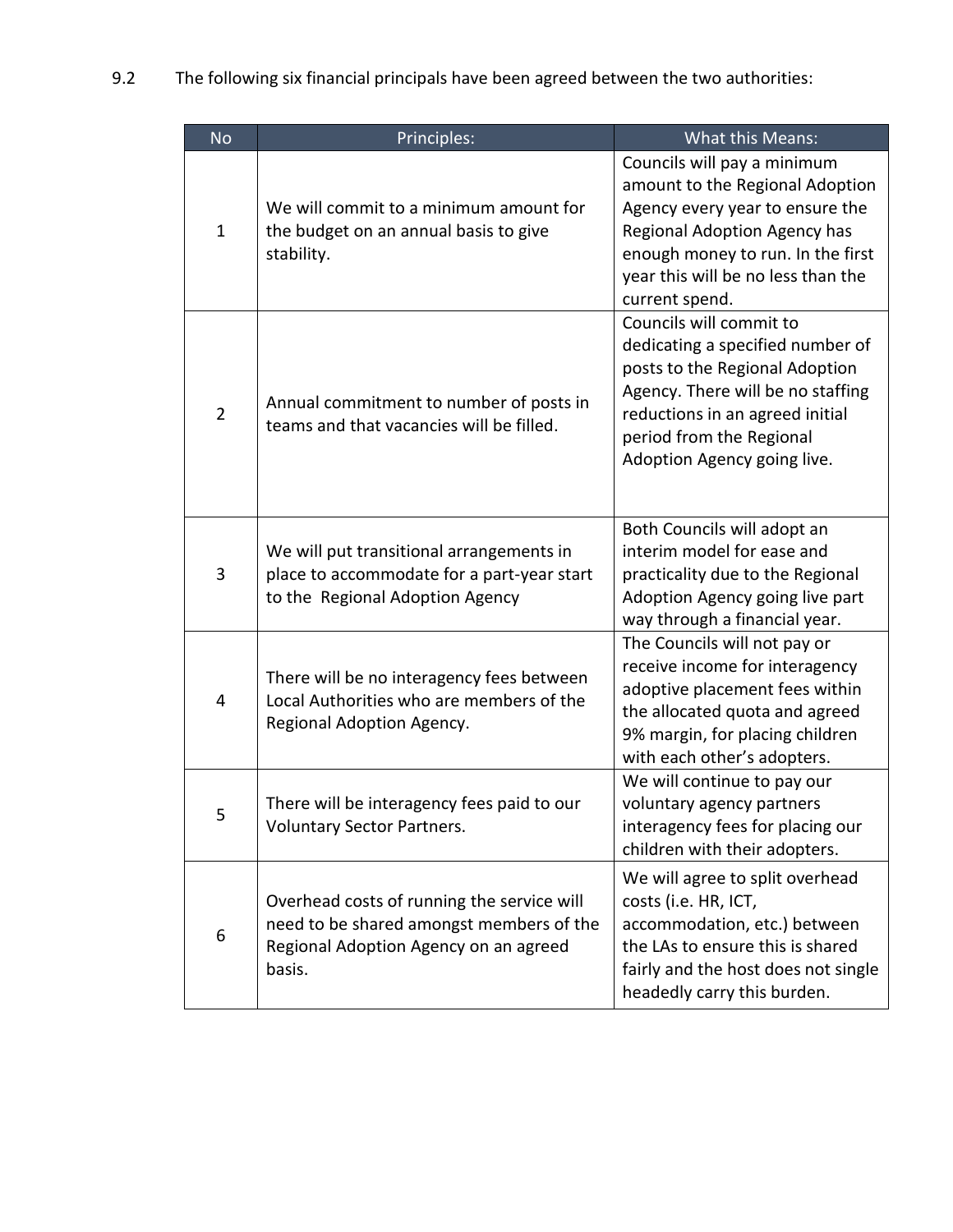9.3 The Regional Adoption Agency financial model adopted by the Regional Adoption Agency is that both Councils contribute to the Regional Adoption Agency pooled budget by paying in current/average expenditure levels on delivering adoption services. These figures were calculated as an average expenditure of the last three financial years, except for staffing budgets which were calculated on current year expenditure.

|                                             | Lancashire<br>Contribution | Blackpool<br>Contribution | Total                      |
|---------------------------------------------|----------------------------|---------------------------|----------------------------|
| TOTAL:                                      | 1,884,622                  | 997,816                   | 2,882,43<br>$\overline{8}$ |
| <b>Proportional Contribution</b><br>$(\%):$ | 65                         | 35                        | 100                        |

9.4 The financial contribution to the Regional Adoption Agency from each Council is as follows:

- 9.5 On 19 December 2018, the Regional Adoption Agency board agreed that financial contributions to the Regional Adoption Agency will be determined by each Council paying an amount of money into the Regional Adoption Agency based on the current/average expenditure levels.
- 9.6 These contributions have been calculated by the Regional Adoption Agency Project Team based on the average expenditure over the last three financial years, working closely with colleagues from Finance in both Local Authorities. The exception to this is that staffing cost contributions have been calculated using the 2020/2021 salary scales using an 80:20 ratio of the salary scale.
- 9.7 Any surplus that is not reinvested in the Regional Adoption Agency will be returned to each local authority on a proportional basis (calculated as the overall percentage financial contribution made by the authority to the RAA. (65% Lancashire and 35% Blackpool).
- 9.8 The rationale for the Regional Adoption Agency project has not primarily been driven by the need to make financial savings. However, the resulting economies of scale, coupled with a more strategic approach could mean that financial savings are realised once the Regional Adoption Agency has become established. It is important to note that the formation of the Lancashire and Blackpool Regional Adoption Agency utilises existing budgets and should not cost either Authority any more than they already spend on adoption services. This may be a challenge in year one due to the time required to establish the service, for this reason a risk share arrangement has been included in the formal agreement. The Regional Adoption Agency will have regular Board meetings at which Finance will be a standing agenda item, if it becomes apparent that there are financial pressures that are unable to be managed/mitigated by the pool then this pressure will be incorporated into the Council's standard budget monitoring process based on the agreed 65:35 (Lancashire County Council/Blackpool) risk share.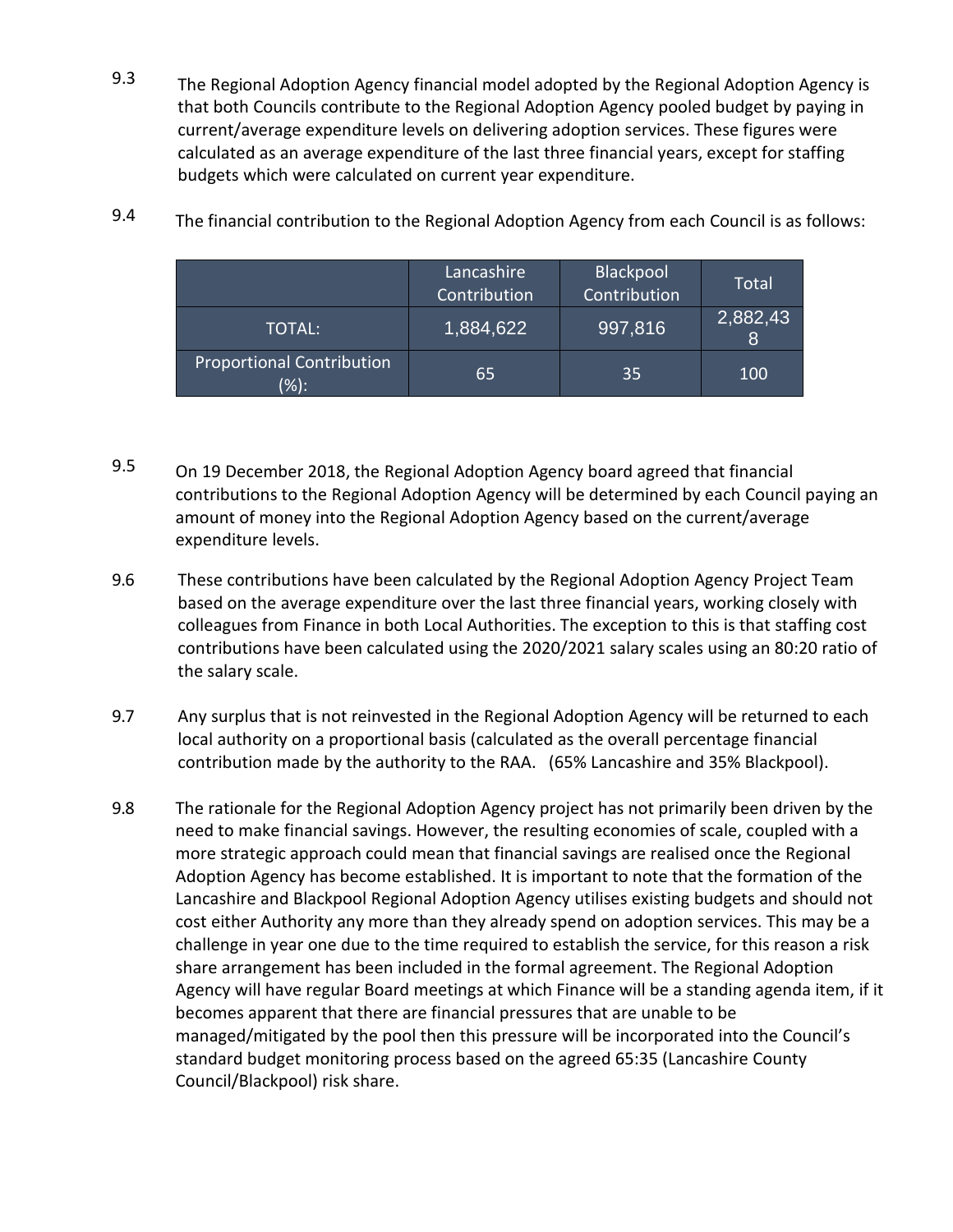#### **10.0 f Risk management considerations:**

- 10.1 A local authority hosted model is considered a low risk option to establishing a Regional Adoption Agency. This has meant that the Councils involved in the Regional Adoption Agency have not had to setup a complicated arms-length organisation and has benefited from using the host authority's well-established infrastructure. This has reduced costs and risks around establishing a new organisation. To date, twenty Regional Adoption Agencies have been established using the hosted model.
- 10.2 The member of staff from Blackpool Council is being seconded into the Regional Adoption Agency for an initial period of 12 months. This ensures that the member of Blackpool Council staff is offered protection on their current employment contracts. The 12-month review period means that board members can allow the Regional Adoption Agency to 'settle' before considering any other options. This has reduced the risk of destabilising the workforce through changing terms and conditions.
- 10.3 The Regional Adoption Agency has been designed on a best practice model. There will be some disruption to current ways of working, however it is hoped this can be minimised and there will be a clear improvement in service. As part of the design of the Regional Adoption Agency clear reporting mechanisms are being designed so that key performance indicators continue to be monitored at the board as the service goes live. Governance of the Regional Adoption Agency will comprise of monthly Board meetings for the first six months of operation and thereafter at three-month intervals. Monitoring service performance will be achieved through a performance dashboard. With this level of monitoring any deviation from expected performance can be picked up at an early stage and mitigating action put in place.

# **11.0 Ethical considerations:**

11.1 One of the distinct benefits of combining the Adoption services of two Local Authorities is that a co-ordinated service will be more efficient and increase the likelihood of our looked after children finding permanent families more quickly.

# **12.0 Internal/external consultation undertaken:**

- 12.1 Consultations have been held internally with staff in Blackpool's Adoption Service and Lancashire's Fostering and Adoption service. These consultations have been held at different points throughout the project's development. This staff consultation activity has included:
	- Co-designing future practice processes in the Regional Adoption Agency in workshops
	- Seconding staff into the temporary project team to develop the Regional Adoption Agency
	- implementing a thorough communication plan whereby staff are given updates and the opportunity to air views and ask questions after each Regional Adoption Agency board meeting
	- Formally consulting with staff around HR changes and proposed new staffing structures within the Regional Adoption Agency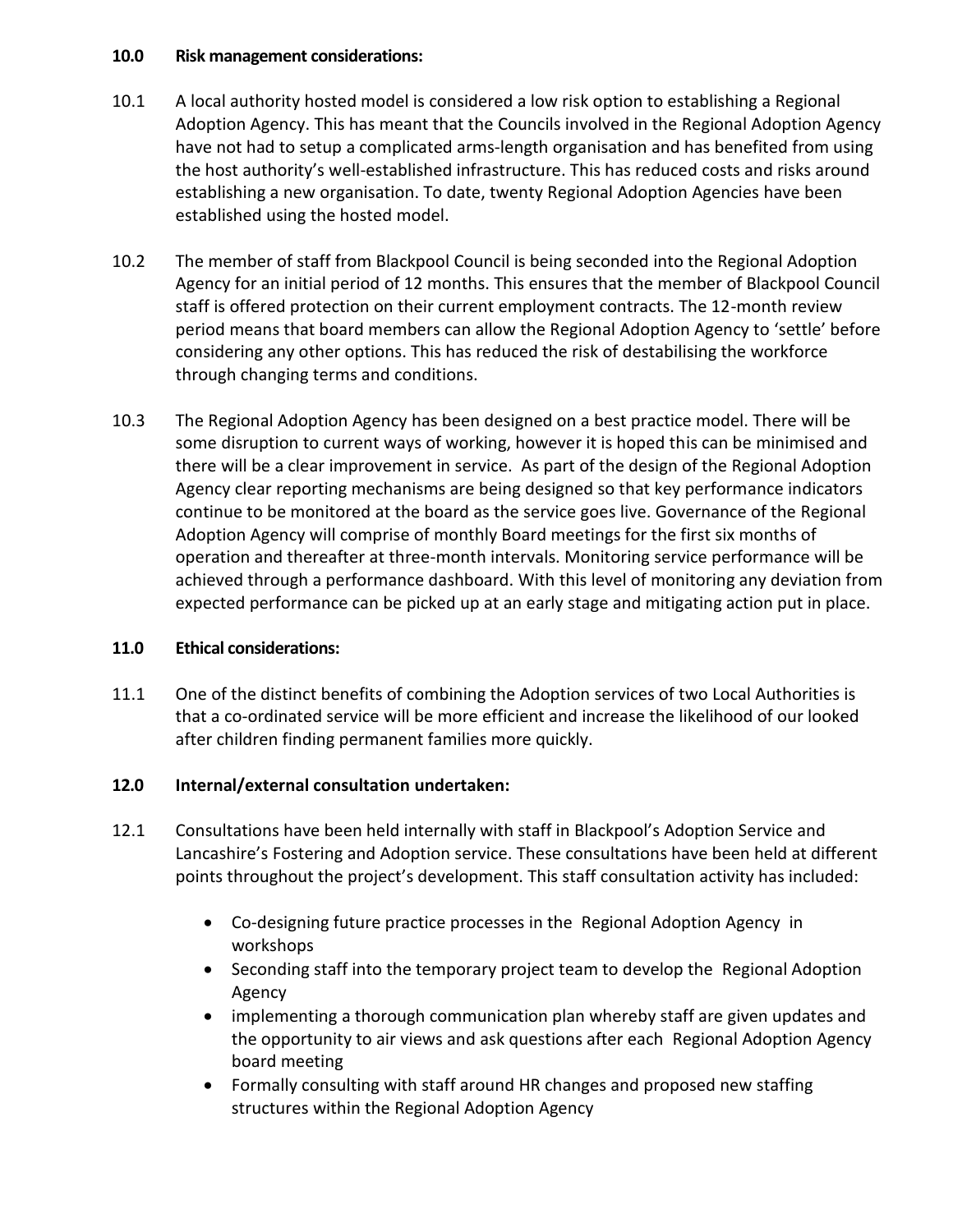External consultations have been held throughout the project's development with a range of stakeholders, such as:

- Running a dedicated children's climbing event for adopter children
- Involving Adopters in workshops to help design the branding and future processes
- Surveying service users, including birth families, on their experience of Adoption Services and how these could be improved
- Collaborating with independent panel members to design an improved panel experience for Adopters
- Local Voluntary Adoption Agencies have attended board meetings and other service design meetings.

All consultation feedback has been communicated to the Regional Adoption Agency Board and incorporated into the design of the Regional Adoption Agency. The name and logo design, for example, was wholly based on Adopter feedback.

#### **13.0 Background papers:**

13.1 Officer Decision on Regional Adoption Agency 24 October 2018 <http://democracy.blackpool.gov.uk/ieDecisionDetails.aspx?ID=1280>

#### **14.0 0Key decision information**:

| 14.1                                                 | Is this a key decision?                                                                                      | Yes     |  |  |
|------------------------------------------------------|--------------------------------------------------------------------------------------------------------------|---------|--|--|
| 14.2                                                 | If so, Forward Plan reference number:                                                                        | 16/2019 |  |  |
| 14.3                                                 | If a key decision, is the decision required in less than five days?                                          | No      |  |  |
| 14.4                                                 | If yes, please describe the reason for urgency:                                                              |         |  |  |
| 15.0                                                 | <b>Call-in information:</b>                                                                                  |         |  |  |
| 15.1                                                 | Are there any grounds for urgency, which would cause this decision to be<br>exempt from the call-in process? |         |  |  |
| 15.2                                                 | If yes, please give reason:                                                                                  |         |  |  |
| TO BE COMPLETED BY THE HEAD OF DEMOCRATIC GOVERNANCE |                                                                                                              |         |  |  |
| 16.0                                                 | <b>Scrutiny Committee Chairman (where appropriate):</b>                                                      |         |  |  |

Date informed: 13 March 2020 Date approved: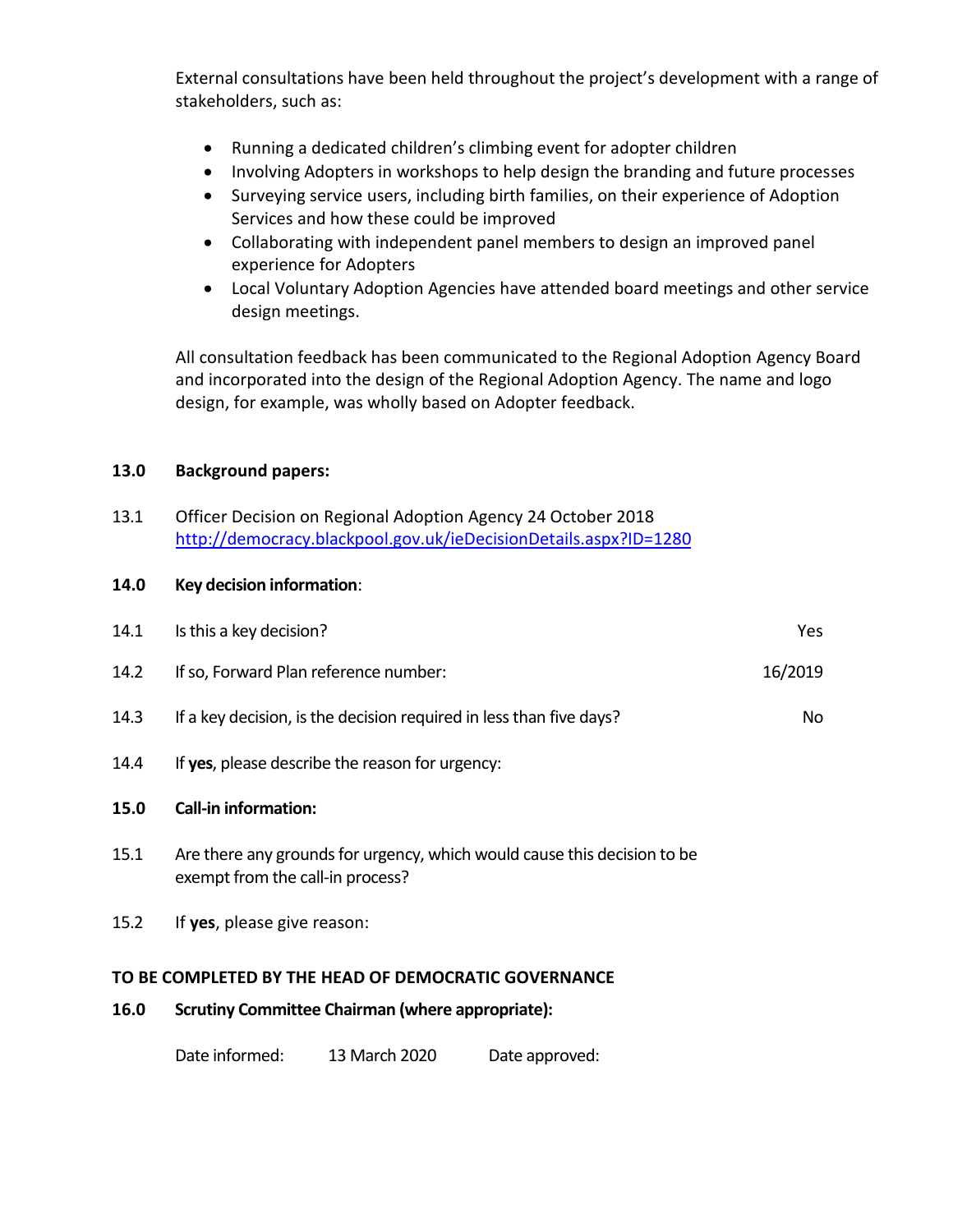### **17.0 Declarations of interest (if applicable):**

17.1 None.

#### **18.0 Executive decision:**

- 18.1 The Executive agreed the recommendations as outlined above namely:
	- 1. To confirm, in line with previous decisions, to merge the delivery of the Council's Adoption Agency to form a Regional Adoption Agency with and hosted by Lancashire County Council from 1 April 2020.
	- 2. To agree to transfer the current Blackpool Council funding of £997,816 for running the Council's Adoption Services into the Regional Adoption Agency pooled budget.
	- 3. To delegate authority to the Head of Legal Services to sign off any required legal agreement on behalf of the Council.

# **19.0 Date of Decision:**

19.1 23 March 2020

#### **20.0 Reason(s) for decision:**

- 20.1 In May 2015, the government announced changes to the delivery of adoption services. These changed stated that by 2020 all adoption services would need to be delivered on a regional basis through Regional Adoption Agencies (RAAs). This proposal for Blackpool and Lancashire forms part of these changes and reforms. These reforms are designed to improve sufficiency of adopters across local authorities thus improving adoption outcomes for children by developing:
	- A system where children are matched with the most suitable adopters as quickly as possible
	- Ensuring recruitment takes place at an efficient scale to provide a pool of 'adopter ready' adopters large enough and well enough matched to the needs of children waiting
	- Improvement of adoption support services nationwide

# **21.0 Date Decision published:**

21.1 24 March 2020

# **22.0 Executive Members in attendance:**

22.1 Councillor Blackburn, in the Chair